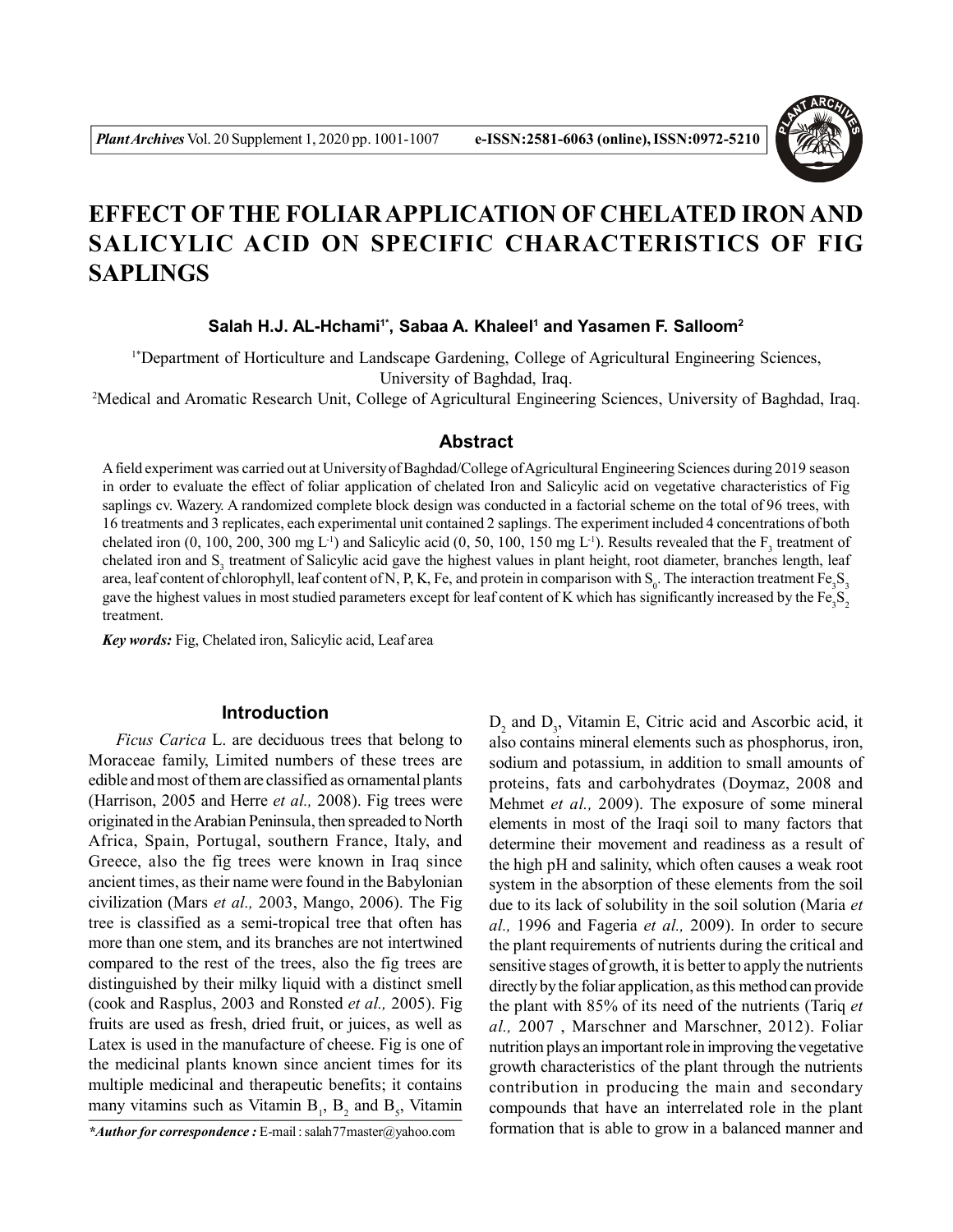obtain a better vegetative and root growth (Derrick, 2009). Providing plants with nutrient reflects positively in increasing their growth, One of these fertilizers is the use of chelated iron, which has an essential and necessary role in many important functions, it plays an important role in the protein formation, preserving the green matter inside the plant, nucleic acids and chloroplasts which reflected on Chlorophyll content, also it is involved in building cytochromes which play an Important role in photosynthesis and respiration (Yasin, 2001, Tiaz and Zeiger, 2006). Hasson (2012) mentioned that the application of chelated iron (Fe-EDDHA) has significantly increased plant's height, branched number, branched length, leaf area, and leaf content of chlorophyll. El-Shazly and Dris (2004) revealed that the foliar application of apple trees cv. Anna with chelated iron (Fe-EDDHA) in concentration 500 mlg  $L^{-1}$  has significantly increased the vegetative growth, branches length, and leaf area. Dawood *et al.*, (2012) recorded that the foliar application of chelated iron in the concentration of 60 mlg  $L^{-1}$  gave the highest values in plant's height and stem diameter of pistachio saplings. salicylic acid has important effects on the physiological processes related to the growth and development of plants, it controls the absorption and transmission of ions and the permeability of cell membranes, closing stomata, enhance the chlorophyll and carotene pigments formation, as well as the photosynthesis and increasing the activity of many important enzymes (Hayat *et al.,* 2007 and Aimer *et al.,* 2011). It also has an important role in stimulating cell elongation, division and differentiation (Jaddo, 2015). In addition, salicylic increases the plant's ability to resist thermal stress and protection from ultraviolet radiation by inhibiting defensive genes against stress (Senaratna *et al.,* 2000 , Afzal *et al.,* 2006 , Martin-Mex *et al.,* 2010 and Khan *et al.,* 2010). Therefore, the research aimed to study the effect of spraying with different levels of chelated iron and salicylic acid on improving the vegetative growth characteristics of Fig saplings and determining the most appropriate level of fertilizer to obtain the best vegetative growth.

# **Meterials and Methods**

A field experiment was conducted during the fall season of 2018-2019 in College of Agricultural Engineering Sciences / University of Baghdad in order to evaluate the effect of different levels of chelated Iron and Salicylic acid on vegetative growth characteristics of Fig saplings cv. Wazery. A randomized complete block design (RCBD) was applied on 96 saplings, with 16 treatments, 3 replicates, and each experimental unit was occupied with 2 saplings (Al-sahuki and Whaib,1990) including the foliar application of two factors; the first was chelated iron  $(0, 100, 200$  and  $300$  mg  $L^{-1}$ ) and the second was Salicylic acid  $(0, 50, 100$  and  $150$  mg  $L^{-1}$ ) as shown below:

- 1. chelated iron  $0 +$  Salicylic acid 0 ( $F_0S_0$ )
- 2. chelated iron  $0 +$  Salicylic acid 50 mg L<sup>-1</sup> ( $F_0S_1$ )
- 3. chelated iron  $0 +$  Salicylic acid 100 mg L<sup>-1</sup> ( $F_0S_2$ )
- 4. chelated iron  $0 +$  Salicylic acid 150 mg L<sup>-1</sup> ( $F_0S_3$ )
- 5. chelated iron 100 mg  $L^{-1}$  + Salicylic acid 0 mg  $L^{-1}$  $(F_1S_0)$
- 6. chelated iron 100 mg  $L^{-1}$  + Salicylic acid 50 mg  $L^{-1}$  $(F_1S_1)$
- 7. chelated iron 100 mg  $L^{-1}$  + Salicylic acid 100 mg  $L^{-1}$  $(F_1S_2)$
- 8. chelated iron 100 mg  $L^{-1}$  + Salicylic acid 150 mg  $L^{-1}$  $(F_1S_3)$
- 9. chelated iron 200 mg  $L^{-1}$  + Salicylic acid 0 mg  $L^{-1}$  $(F_2S_0)$
- 10. chelated iron 200 mg  $L^{-1}$  + Salicylic acid 50 mg  $L^{-1}$  $(F_2S_1)$
- 11. chelated iron 200 mg  $L^{-1}$  + Salicylic acid 100 mg  $L^{-1}$  $(F_2S_2)$
- 12. chelated iron 200 mg  $L^{-1}$  + Salicylic acid 150 mg  $L^{-1}$  $(F_2S_3)$
- 13. chelated iron 300 mg  $L^{-1}$  + Salicylic acid 0 mg  $L^{-1}$  $(F_3S_0)$
- 14. chelated iron 300 mg  $L^{-1}$  + Salicylic acid 50 mg  $L^{-1}$  $(F_3S_1)$
- 15. chelated iron 300 mg  $L^{-1}$  + Salicylic acid 100 mg  $L^{-1}$  $(F_3S_2)$
- 16. chelated iron 300 mg  $L^{-1}$  + Salicylic acid 150 mg  $L^{-1}$  $(F_3S_3)$

The treatments were randomly distributed to the saplings, and the foliar application of chelated iron and salicylic acid was carried out individually every two weeks for two months starting from 15/3/2019 by using a hand spray (10 liters) until the degree of complete wetness with the addition of a diffuser (Tween 20 0.1 Ml  $L^{-1}$ ) to reduce the surface tension of water molecules. The measurements were taken for the following parameters; plant's height (cm): measured from the drafting point by the metric measurement tape in the beginning (mid-March) and the (the end of October) end of growing season. Stem diameter (mm): measured at the beginning and the end of growing season by Vernier Then the difference was calculated, which represented the increase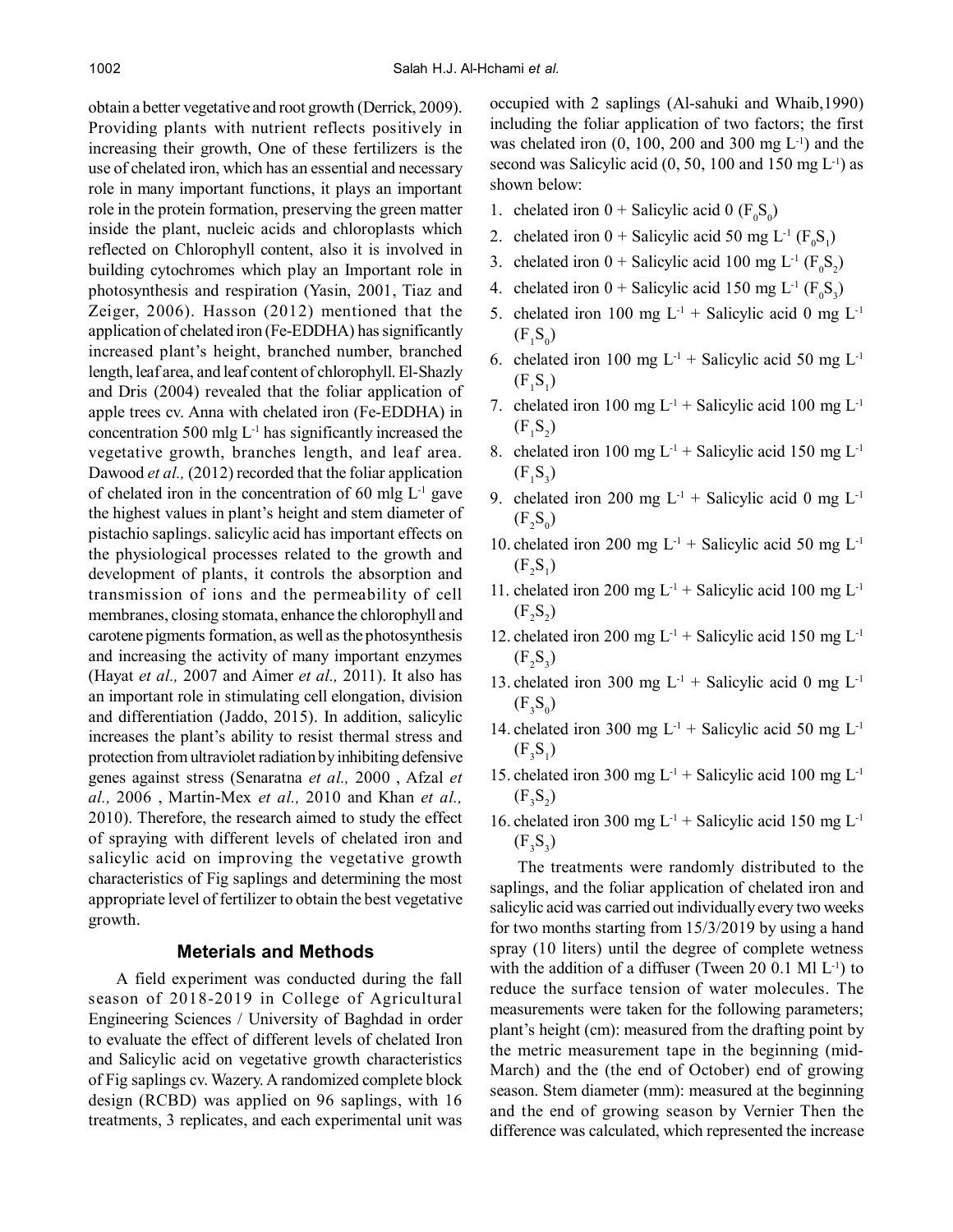in the stem diameter. Branches length (cm): measured using the metric measurement tape at the beginning of the growing season and at the end of it then the difference was calculated. Leaf area (Dsm<sup>2</sup>): 10 known area tablets were taken from three leaves and dried in an electric oven at a temperature of 65°C until the weight stabilized, then the leaf area was calculated according to the following

equation: *Tabletsdry weight Tablets area leavesdryweight leaf area*

Leaf content of chlorophyll (Spad unit): using Chlorophyll meter by measuring 10 leaves per experimental unit, then the average was calculated (Minnotti et al, 1994) and measured by Spad units according to (Jemison and Williams, 2006).

Leaf content of nutrients: the fully-grown leaves were taken from different areas of the saplings and for each experimental unit, then the leaves were washed to remove the dust and dried in an electric oven at a temperature of 70º until the weight stabilized (Al-Sahaf, 1989) Then the samples were grinded and 0.2 g of the sample were taken and digested by adding 4 ml of sulfuric acid and 2 ml of perchloric acid according to Jones and Steyn (1973), Nitrogen content was measured by Micro Kjeldahl according to Bhargava and Raghupathi (1999). And the Phosphorus (P%) by Using ammonium molybdate and ascorbic acid in a Spectrophotometer along a wavelength of 662 nm according to Bhargava and Raghupathi (1999), and Potassium  $(K\%)$  by Flame Photometer according to Bhargava and Raghupathi (1999), and the Iron (Fe) by using Atomic absorption Spectrophotometer according to (Jackson, 1958). Protein content (%): calculated according to the dry weight as shown in the following equation

Protein content (%) =  $N(\%) \times 6.25$  (A.O.A.C, 1970).

## **Results and Discussion**

**Plant's height (cm):** Results in Table 1 revealed that the foliar application of chelated Iron has significantly increased the plant's height; the concentration  $F_3$  gave the highest value peaked at 33.75 cm compared to the control treatment which gave the lowest value reached 17.92 cm. The application of Salicylic acid at  $S_3$  gave the most significant value peaked at 27.00 cm in comparison with  $S_0$  which gave the lowest value reached 21.08 cm. The interaction between chelated Iron and Salicylic acid has significantly increased the studied parameter; the treatment  $F_3S_3$  gave the highest value reached 39.33 cm while the treatment  $F_0S_0$  gave the lowest value (15.33) cm).

|  |  |                                   | <b>Table 1:</b> Effect of foliar application of Chelated Iron and |  |
|--|--|-----------------------------------|-------------------------------------------------------------------|--|
|  |  | Salicylic acid on Plant's height. |                                                                   |  |

| Plant's Height (cm) |               |       |         |             |                |  |  |  |
|---------------------|---------------|-------|---------|-------------|----------------|--|--|--|
| <b>Treatments</b>   | ${\bf S}^-_0$ | S     | $S_{2}$ | $S_{\rm a}$ | <b>Average</b> |  |  |  |
| F                   | 15.33         | 17.83 | 18.67   | 19.83       | 17.92          |  |  |  |
| F                   | 18.00         | 18.33 | 20.33   | 20.67       | 19.33          |  |  |  |
| F                   | 22.50         | 24.33 | 26.33   | 28.17       | 25.33          |  |  |  |
| F                   | 28.50         | 31.83 | 35.33   | 39.33       | 33.75          |  |  |  |
| Average             | 21.08         | 23.08 | 25.17   | 27.00       |                |  |  |  |
| LSD                 | F             |       | 0.862   |             |                |  |  |  |
| 0.05                | S             |       | 0.862   |             |                |  |  |  |
|                     | Interaction   |       | 1.725   |             |                |  |  |  |

**Stem diameter (mm):** Results in Table 2 revealed that the foliar application of chelated Iron has a significant effect on stem diameter; the concentration  $F_3$  gave the highest value peaked at 2.89 mm, in comparison with the control treatment which gave the lowest value reached 1.38 mm. Also, the foliar application of Salicylic acid has significantly increased the studied parameter; the concentration  $S_3$  gave the highest value peaked at 2.46 mm, while the concentration  $S_0$  gave the lowest value reached 2.01 mm. The interaction between chelated Iron and Salicylic acid at the treatment  $F_3S_3$  gave the highest values peaked at 3.25 mm, while the treatment  $F_0S_0$  gave the lowest value reached 1.15 mm.

**Table 2:** Effect of foliar application of Chelated Iron and Salicylic acid on stem diameter.

| <b>Stem Diameter (mm)</b> |             |      |         |         |                |  |  |  |
|---------------------------|-------------|------|---------|---------|----------------|--|--|--|
| <b>Treatments</b>         | $S_{0}$     | S    | $S_{2}$ | $S_{3}$ | <b>Average</b> |  |  |  |
| F                         | 1.15        | 1.34 | 1.47    | 1.54    | 1.38           |  |  |  |
| F                         | 1.83        | 1.94 | 2.16    | 2.25    | 2.05           |  |  |  |
| F                         | 2.35        | 2.59 | 2.70    | 2.81    | 2.61           |  |  |  |
| F                         | 2.68        | 2.75 | 2.86    | 3.25    | 2.89           |  |  |  |
| Average                   | 2.01        | 2.15 | 2.29    | 2.46    |                |  |  |  |
| LSD                       |             | F    | 0.055   |         |                |  |  |  |
| 0.05                      | S           |      | 0.055   |         |                |  |  |  |
|                           | Interaction |      | 0.110   |         |                |  |  |  |

**Table 3:** Effect of foliar application of Chelated Iron and Salicylic acid on branches length.

| <b>Branches Length (cm)</b> |             |       |       |         |         |  |  |  |
|-----------------------------|-------------|-------|-------|---------|---------|--|--|--|
| <b>Treatments</b>           | $S_{0}$     | S     |       | $S_{3}$ | Average |  |  |  |
| F                           | 10.44       | 12.02 | 13.61 | 14.15   | 12.55   |  |  |  |
| F                           | 13.42       | 13.13 | 14.88 | 15.84   | 14.31   |  |  |  |
| F.                          | 17.08       | 18.81 | 21.39 | 23.67   | 20.24   |  |  |  |
| F                           | 24.95       | 26.00 | 27.18 | 27.23   | 26.34   |  |  |  |
| Average                     | 16.47       | 17.49 | 19.26 | 20.22   |         |  |  |  |
| LSD                         |             | F     | 1.174 |         |         |  |  |  |
| 0.05                        | S           |       | 1.174 |         |         |  |  |  |
|                             | Interaction |       | 2.348 |         |         |  |  |  |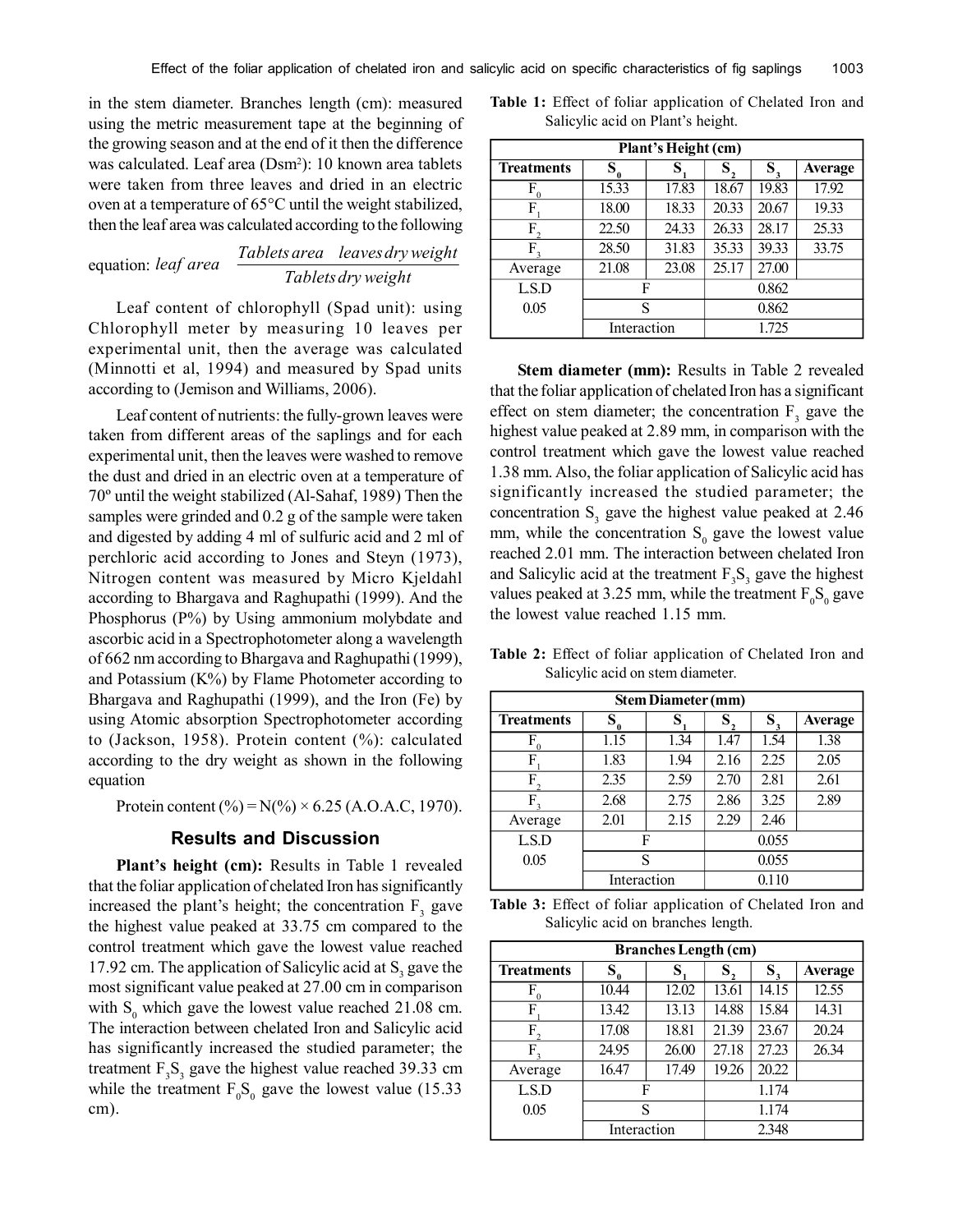**Branches length (Cm):** Results in Table 3 presented that the foliar application of chelated Iron has significantly increased the branches length; the concentration  $F_3$  gave the highest value peaked at 26.34 cm compared to the control treatment which gave the lowest value reached 12.55 cm. The application of Salicylic acid at  $S_3$  gave the most significant value peaked at 20.22 cm in comparison with  $S_0$  which gave the lowest value reached 16.47 cm. The interaction between chelated Iron and Salicylic acid has significantly increased the studied parameter; the treatment  $F_3S_3$  gave the highest value reached 27.23 cm while the treatment  $F_0S_0$  gave the lowest value reached 10.44 cm.

**Leaves area (dm<sup>2</sup> ):** Results in Table 4 revealed that the foliar application of chelated Iron has a significant effect on the total leaves area in the plant; the concentration  $F_3$  gave the highest value peaked at 164.09 dm<sup>2</sup> , in comparison with the control treatment which gave the lowest value reached 93.48 dm<sup>2</sup> . Also, the foliar application of Salicylic acid has significantly increased the studied parameter; the concentration  $S_3$  gave the highest value peaked at 133.39 dm<sup>2</sup>, while the concentration  $S_0$  gave the lowest value reached 117.36 dm<sup>2</sup> . The interaction between chelated Iron and Salicylic acid at the treatment  $F_3S_3$  gave the highest values peaked at 175.77 dm<sup>2</sup>, while the treatment  $F_0S_0$  gave the lowest value reached 87.23 dm<sup>2</sup>.

|  |  |                                |  | Table 4: Effect of foliar application of Chelated Iron and |  |
|--|--|--------------------------------|--|------------------------------------------------------------|--|
|  |  | Salicylic acid on leaves area. |  |                                                            |  |

| Leaves Area $(dm2)$ |             |        |        |               |                |  |  |  |
|---------------------|-------------|--------|--------|---------------|----------------|--|--|--|
| <b>Treatments</b>   | $S_{0}$     |        |        |               | <b>Average</b> |  |  |  |
| F                   | 87.23       | 92.73  | 96.77  | 97.20         | 93.48          |  |  |  |
| F                   | 102.43      | 107.20 | 114.90 | 120.40        | 111.23         |  |  |  |
| F                   | 127.13      | 129.30 | 136.33 | 140.20        | 133.24         |  |  |  |
| F                   | 152.63      | 160.20 |        | 167.77 175.77 | 164.09         |  |  |  |
| Average             | 117.36      | 122.36 | 128.94 | 133.39        |                |  |  |  |
| LSD                 | F           |        | 2.907  |               |                |  |  |  |
| 0.05                | S           |        | 2.907  |               |                |  |  |  |
|                     | Interaction |        | 5.815  |               |                |  |  |  |

**Leave content of chlorophyll (Spad unit):** Results in Table 5 revealed that the foliar application of chelated Iron has a significant effect on chlorophyll content; the concentration  $F_3$  gave the highest value peaked at 41.17 spad unit, in comparison with  $F_0$  which gave the lowest value reached 36.19 spad unit. Also, the foliar application of Salicylic acid has significantly increased the studied parameter; the concentration  $S_3$  gave the highest value peaked at 40.34 spad units, while the concentration  $S_0$ gave the lowest value reached 36.97 spad units. The interaction between chelated Iron and Salicylic acid at

|  |  |  | Table 5: Effect of foliar application of Chelated Iron and |  |
|--|--|--|------------------------------------------------------------|--|
|  |  |  | Salicylic acid on leaf content of chlorophyll.             |  |

| Leaf Content of Chlorophyll (spad units) |             |       |       |                |         |  |  |  |
|------------------------------------------|-------------|-------|-------|----------------|---------|--|--|--|
| <b>Treatments</b>                        | $S_{0}$     | S     | S,    | $S_{\tiny{3}}$ | Average |  |  |  |
| $F_{0}$                                  | 35.00       | 36.49 | 36.01 | 37.27          | 36.19   |  |  |  |
| F                                        | 36.64       | 38.21 | 39.38 | 39.85          | 38.52   |  |  |  |
| F.                                       | 37.59       | 39.47 | 40.41 | 41.57          | 39.76   |  |  |  |
| F                                        | 38.65       | 41.28 | 42.10 | 42.66          | 41.17   |  |  |  |
| Average                                  | 36.97       | 38.86 | 39.47 | 40.34          |         |  |  |  |
| L.S.D                                    | F           |       | 0.792 |                |         |  |  |  |
| 0.05                                     | S           |       | 0.792 |                |         |  |  |  |
|                                          | Interaction |       | 1.584 |                |         |  |  |  |

the treatment  $F_3S_3$  gave the highest values peaked at 42.66 spad unit, while the treatment  $F_0S_0$  gave the lowest value reached 35.00 spad units.

**Table 6:** Effect of foliar application of Chelated Iron and **Nitrogen leaf content (%):** Results in Table 6 showed that the foliar application of chelated Iron has a significant effect on nitrogen leaf content; the concentration  $F_3$  gave the highest value peaked at 1.401%, in comparison with  $F_0$  which gave the lowest value reached 0.881%. Also, the foliar application of Salicylic acid has significantly increased the studied parameter; the concentration  $S_3$  gave the highest value peaked at 1.289%, while the concentration  $S_0$  gave the lowest value reached 1.073%. The interaction between chelated Iron and Salicylic acid at the treatment  $F_3S_3$  gave the highest

| Nitrogen Leaf Content (%) |               |       |       |         |                |  |  |  |
|---------------------------|---------------|-------|-------|---------|----------------|--|--|--|
| <b>Treatments</b>         | $S_{0}$<br>S, |       | S,    | $S_{3}$ | <b>Average</b> |  |  |  |
| F<br>$\Omega$             | 0.811         | 0.867 | 0.914 | 0.932   | 0.881          |  |  |  |
| F                         | 1.072         | 1.243 | 1.300 | 1.356   | 1.243          |  |  |  |
| $F_{2}$                   | 1.153         | 1.296 | 1.347 | 1.384   | 1.295          |  |  |  |
| $F_{\rm a}$               | 1.256         | 1.400 | 1.462 | 1.485   | 1.401          |  |  |  |
| Average                   | 1.073         | 1.202 | 1.256 | 1.289   |                |  |  |  |
| LSD                       | F             |       | 0.046 |         |                |  |  |  |
| 0.05                      | S             |       | 0.046 |         |                |  |  |  |
|                           | Interaction   |       | 0.093 |         |                |  |  |  |

Salicylic acid on Nitrogen leaf content.

values peaked at 1.485%, while the treatment  $F_0S_0$  gave the lowest value reached 0.811%.

**Phosphorus leaf content (%):** Results in Table 7 presented that the foliar application of chelated Iron has a significant effect on Phosphorus leaf content; the concentration  $F_3$  gave the highest value peaked at 0.232%, in comparison with  $F_0$  which gave the lowest value reached 0.144%. Also, the foliar application of Salicylic acid has significantly increased the studied parameter; the concentration  $S_3$  gave the highest value peaked at 0.198%, while the concentration  $S_0$  gave the lowest value reached 0.175%. The interaction between chelated Iron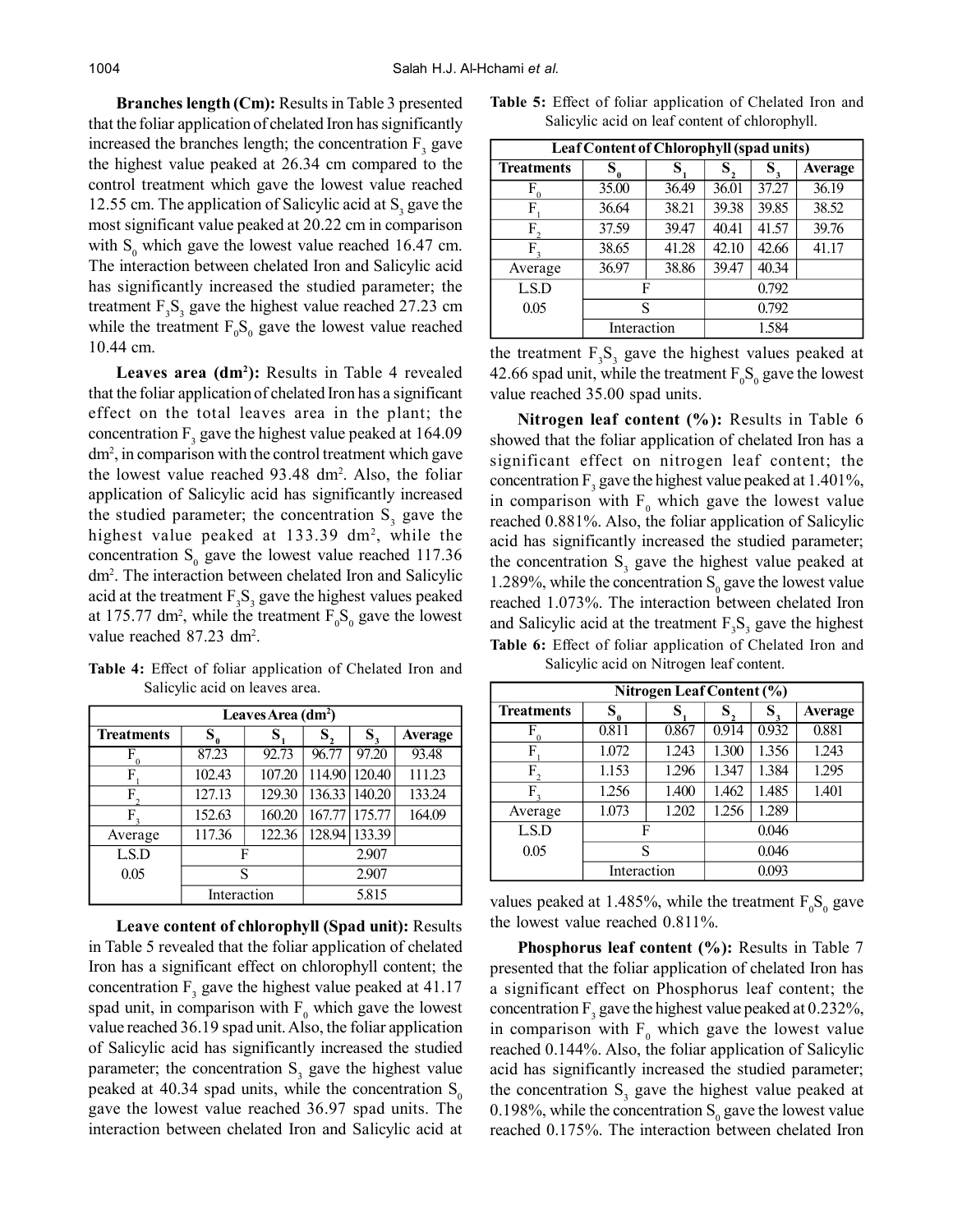| <b>Phosphorus Leaf Content (%)</b> |             |       |         |                   |                |  |  |  |
|------------------------------------|-------------|-------|---------|-------------------|----------------|--|--|--|
| <b>Treatments</b>                  | $S_{0}$     |       | $S_{2}$ | $S_{\frac{1}{3}}$ | <b>Average</b> |  |  |  |
| F                                  | 0.130       | 0.145 | 0.149   | 0.154             | 0.144          |  |  |  |
| F                                  | 0.162       | 0.169 | 0.176   | 0.181             | 0.172          |  |  |  |
| F                                  | 0.189       | 0.193 | 0.203   | 0.215             | 0.199          |  |  |  |
| F                                  | 0.221       | 0.225 | 0.238   | 0.244             | 0.232          |  |  |  |
| Average                            | 0.175       | 0.183 | 0.192   | 0.198             |                |  |  |  |
| LSD                                | F           |       | 0.005   |                   |                |  |  |  |
| 0.05                               | S           |       | 0.005   |                   |                |  |  |  |
|                                    | Interaction |       | 0.011   |                   |                |  |  |  |

**Table 7:** Effect of foliar application of Chelated Iron and Salicylic acid on Phosphorus leaf content.

and Salicylic acid at the treatment  $F_3S_3$  gave the highest values peaked at 0.244%, while the treatment  $F_0S_0$  gave the lowest value reached 0.130%.

**Potassium leaf content (%):** Results in Table 8 presented that the foliar application of chelated Iron has a significant effect on Potassium leaf content; the concentration  $F_3$  gave the highest value peaked at 1.105%, in comparison with  $F_0$  which gave the lowest value reached 1.009%. Also, the foliar application of Salicylic acid has significantly increased the studied parameter; the concentration  $S_3$  gave the highest value peaked at 1.077%, while the concentration  $S_0$  gave the lowest value reached 1.046%. The interaction between chelated Iron and Salicylic acid at the treatment  $F_3S_2$  gave the highest Table 8: Effect of foliar application of Chelated Iron and reached 6.706%. The interaction between chelated Iron Salicylic acid on Potassium leaf content.

| Potassium Leaf Content (%) |             |       |         |                   |                |  |  |  |
|----------------------------|-------------|-------|---------|-------------------|----------------|--|--|--|
| <b>Treatments</b>          | S           | S     | $S_{2}$ | $S_{\frac{1}{3}}$ | <b>Average</b> |  |  |  |
|                            | 0.973       | 0.989 | 1.033   | 1.040             | 1.009          |  |  |  |
| F                          | 1.049       | 1.053 | 1.060   | 1.066             | 1.057          |  |  |  |
| F                          | 1.069       | 1.075 | 1.082   | 1.086             | 1.078          |  |  |  |
| F                          | 1.093       | 1.099 | 1.109   | 1.006             | 1.105          |  |  |  |
| Average                    | 1.046       | 1.054 | 1.071   | 1.077             |                |  |  |  |
| LSD                        |             | F     | 0.006   |                   |                |  |  |  |
| 0.05                       | S           |       | 0.006   |                   |                |  |  |  |
|                            | Interaction |       | 0.013   |                   |                |  |  |  |

values peaked at 1.109%, while the treatment  $F_0S_0$  gave the lowest value reached 0.973%.

**Iron (Fe) leaf content (mg kj-1):** Results in Table 9 revealed that the foliar application of chelated Iron has a significant effect on leaf Iron content; the concentration  $F_3$  gave the highest value peaked at 82.62 mg kj<sup>-1</sup>, in comparison with the control treatment which gave the lowest value reached  $51.82$  mg kj<sup>-1</sup>. Also, the foliar application of Salicylic acid has significantly increased the studied parameter; the concentration  $S_3$  gave the highest value peaked at 70.06 mg kj<sup>-1</sup>, while the

**Table 9:** Effect of foliar application of Chelated Iron and Salicylic acid on Iron leaf content.

| Iron Leaf Content (%) |             |       |       |                   |                |  |  |  |
|-----------------------|-------------|-------|-------|-------------------|----------------|--|--|--|
| <b>Treatments</b>     | $S_{0}$     | S     |       | $S_{\frac{1}{3}}$ | <b>Average</b> |  |  |  |
| F                     | 50.38       | 51.47 | 52.26 | 53.19             | 51.82          |  |  |  |
| F                     | 58.52       | 60.54 | 63.56 | 66.35             | 62.24          |  |  |  |
| F                     | 71.63       | 72.52 | 75.21 | 76.86             | 74.06          |  |  |  |
| F                     | 81.06       | 82.26 | 83.32 | 83.84             | 82.62          |  |  |  |
| Average               | 65.40       | 66.70 | 68.59 | 70.06             |                |  |  |  |
| L.S.D                 | F           |       | 0.647 |                   |                |  |  |  |
| 0.05                  | S           |       | 0.647 |                   |                |  |  |  |
|                       | Interaction |       | 1.295 |                   |                |  |  |  |

concentration  $S_0$  gave the lowest value reached 65.40 mg kj-1. The interaction between chelated Iron and Salicylic acid at the treatment  $F_3S_3$  gave the highest values peaked at 83.84 mg kj<sup>-1</sup>, while the treatment  $F_0S_0$  gave the lowest value reached  $50.38 \text{ mg kj}^{-1}$ .

**Protein leaf content (%):** Results in Table 10 presented that the foliar application of chelated Iron has a significant effect on protein leaf content; the concentration  $F_3$  gave the highest value peaked at 8.754%, in comparison with  $F_0$  which gave the lowest value reached 5.507%. Also, the foliar application of Salicylic acid has significantly increased the studied parameter; the concentration  $S_3$  gave the highest value peaked at 8.059%, while the concentration  $S_0$  gave the lowest value **Table 10:** Effect of foliar application of Chelated Iron and Salicylic acid

| Protein Leaf Content (%) |                              |       |         |       |                |
|--------------------------|------------------------------|-------|---------|-------|----------------|
| <b>Treatments</b>        | $S_{\!\scriptscriptstyle 0}$ | S     | $S_{2}$ | $S_3$ | <b>Average</b> |
| F                        | 5.069                        | 5.421 | 5.712   | 5.827 | 5.507          |
| F                        | 6.702                        | 7.771 | 8.127   | 8.477 | 7.769          |
| $F_{2}$                  | 7.206                        | 8.100 | 8.421   | 8.648 | 8.094          |
| F                        | 7.848                        | 8.750 | 9.135   | 9.283 | 8.754          |
| Average                  | 6.706                        | 7.510 | 7.849   | 8.059 |                |
| L.S.D                    | F                            |       | 0.291   |       |                |
| 0.05                     | S                            |       | 0.291   |       |                |
|                          | Interaction                  |       | 0.582   |       |                |

and Salicylic acid at the treatment  $F_3S_3$  gave the highest values peaked at 9.283%, while the treatment  $F_0S_0$  gave the lowest value reached 5.069%.

Based on all given above; there is a significant effect of the foliar application with chelated Iron on vegetative characteristics of Fig saplings and increasing the leaf content of chlorophyll; This may be due to the role of Iron on the plant activities as a cofactor in the formation of chlorophyll, and Cytochromes which have an important role in the respiration and photosynthesis processes (Focus, 2003). Iron also plays an essential and necessary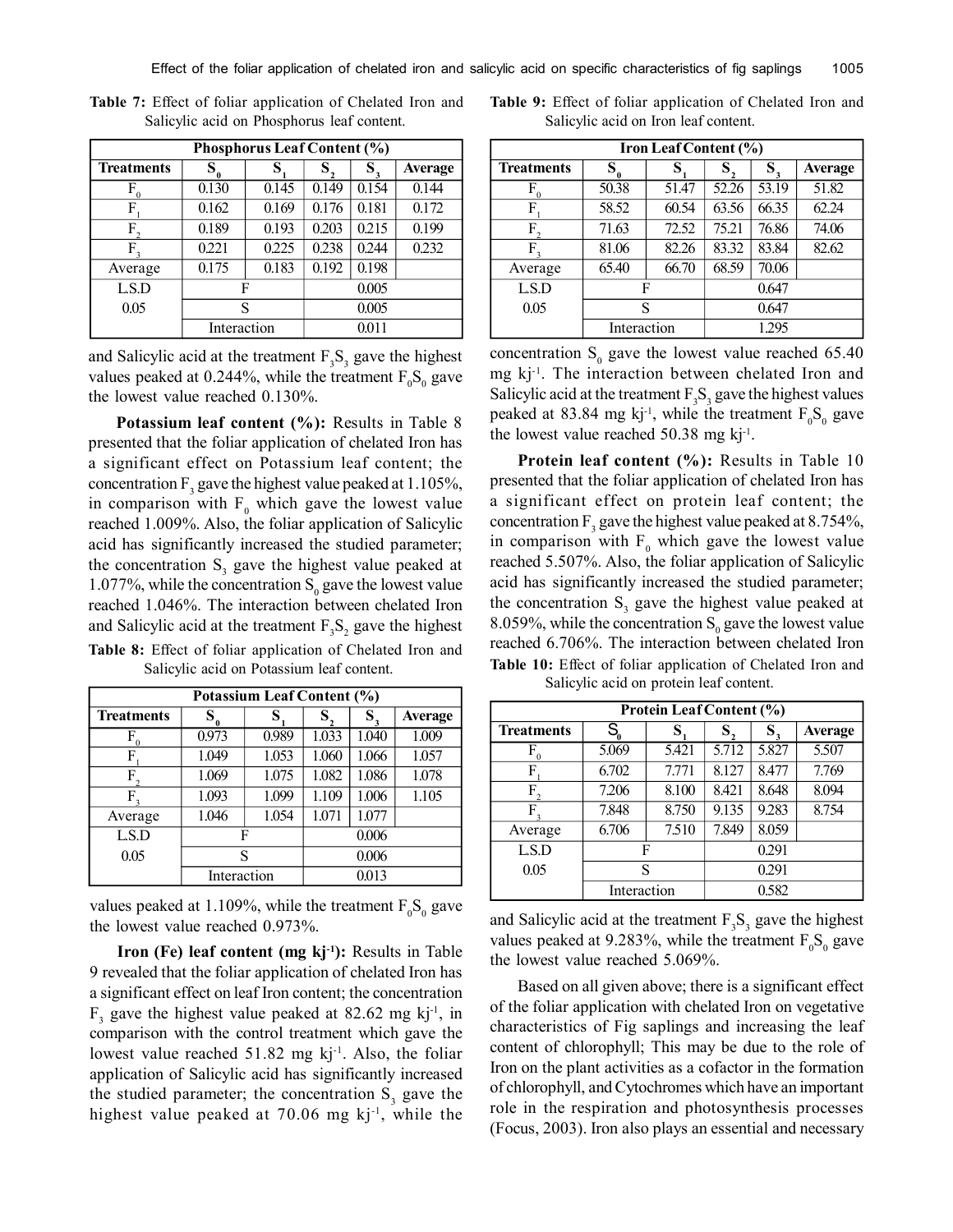role in many important enzymes in the respiration process, including Catalase, Peroxidase and Cytochrome oxidase. The participation of Iron in these compounds represents a special importance in oxidation reactions; Iron's importance lies in the transfer of electrons through the oxidation and reduction reactions which is one of the important roles in the processes of Cells metabolism (Focus, 2003, Yasin, 2001). Additionally; it has an important role in forming amino acids, proteins and enzymes that induce the increment of cells division and elongation, and tissues growth, which leads to increase the cambium activity, then increases the plant height, stem diameter, and branches length, or it may be due to the increment of chlorophyll content and leaf area which lead to increase the dry plant nutrient and then increase the vegetative growth (Taiz and Zeiger, 2006, Kabota, 2005). The increment of leaf chlorophyll content can be due to the role of Iron in increasing the number and sizes of chloroplasts, which leads to increase the leaves chlorophyll content (Prism *et al.,* 2011). The increment of mineral nutrients content in fig saplings may also be attributed to the important role of iron in the photosynthesis process through its formation role of different cytochromes as well as its role in the cell division process, which leads to an increment in photosynthesis productions and increase in the root's absorption which reflected on plant nutrients, and increase the leaf content of nitrogen, phosphorous and potassium (Tylor, 1995). These results are in agreement with Kabota (2005) and Hasson (2012) in their studies on, Mango and Ziziphus; they mentioned that the application of chelated Iron has enhanced the vegetative growth. The increment of vegetative growth may be due to the foliar application of Salicylic acid for its role in increasing cells division in the apical tissues which leads to increase the plant's height, stem diameter, branches number and leaf area, It also work as anti-oxidations of internal hormones through its direct effect in stimulating Auxins which were important in cells division, and positively reflected on the rates of vegetative growth (Khan *et al.,* 2010 and Aimer *et al.,* 2011).

### **References**

- A.O.A.C. (1970). Official Method of Anaylsis. 11th . Ed. Washington D.C. Association of the Official Analytical Chemish. P. 1015.
- Afzal, I., S.M.A. Basra, M. Farooq and A. Nawaz (2006). Alleviation of Salinity Stress in Spring Wheat by Hormonal Priming with ABA, Salicylic Acid and Ascorbic Acid. *International Journal of agriculture and biology,* **1560– 8530:** 23–28.
- Aimar, D., M. Calafat, A.M. Andrade, L. Carassay, G.I. Abdala and M.L. Molas (2011). Drought Tolerance and Stress

Hormones: From Model Organisms to Forage Crops, Plants and Environment, Dr. Hemanth Vasanthaiah (Ed.), ISBN: 978-953-307-779-6.

- Al-Sahaf, F.H. (1989). Applied Plant Nutrition. University of Baghdad - Ministry of Higher Education and Scientific Research. p.260.
- Al-sahuki, M.M. and K.M. Whaib (1990). Design and Analysis of experiments. Univ. Of Bagh. Dar al hekma, 488.
- Bhargava, B.S. and H.B. Raghupathi (1999). Analysis of plant Materials for Macro and Micronutrient. P: 49-82. In Tandon, H.L.S. (ed). Methods of Analysis of Soil, Plant, Water and Fertilizers. Binng Printers L-14, Lajpat New Delhi, 110024.
- Cook, J.M.C. and Y.J. Rasplus (2003). Mutualists with attituale : Coevolving Fig Wasps and Figs. *Trends in Ecology and Evolution,* **18:** 241–248.
- Dawood, Z.A., A.H. Alalaf and A.T. Shayal Alalam (2012). Effect of Foliar Spray of Iron Cheleate and Acta Acro Fertilizers on Growth of *Pistachio Vera* L. Seedling. *Raf. J. Sci.,* **23(2):** pp. 71-81.
- Derrick, O. (2009). Foliar Fertlization : Mechanisms and Magnitude of Nutrient Uptake . Paper For the Fluid Fertilizer Foundation Meeting in Scottsdale, Arizona. U.S.A.
- Doymaz, I. (2008). Sun drying of Figs : An experimental study. *J. Food Eng.,* **71:** 403–407.
- El-Shazly, S.M. and R. Dris (2004). Response of 'Anna' apple trees to foliar sprays of cheated iron, manganese and zinc, *J. of Food, Agriculture and Environment,* **2(3 and 4):** 126- 130.
- Fageria, N.K., M.P. Barbosa Filho, A. Moreira and C.M. Guimaraes (2009). Foliar Fertilization of Crop Plants. *Journal of Plant Nutrition,* **32(6):** 1044-1064.
- Focus (2003). The importance of micro- nutrients in the region and benefits of including them in fertilizers. *Agrochemicals report,* **111(1):** 15 - 22.
- Harrison, R.D. (2005). Figs and the university of Tropical rain forests. *Bio scince,* **55:** 1053–1064.
- Hasson, R.H. (2012). Effect of Fertiliyzation by Chelated Iron (Fe-Edta)And Date of Applicahion on Growth of Mango Seedling C.V. Mahally. *Euphrates Journal of Agriculture Science,* **4(4):** 25-34.
- Hayat, S., B. Ali and A. Ahmad (2007). Salicylic acid: Biosynthesis, Metabolism and Physiological Role in Plants. In: S. Hayat and A. Ahmad : Salicylic acid: A plant hormone, Springer, Nether land; pp. 1-14.
- Herre, E.A., Kc. Jan eler and C.A. Machado (2008). Evolutionary Ecology of Fig leaves extra ; Recent pro grass and out staneling Puzzles. *Ann. Per. Ecol. Evol. Syst.,* **37:** 438–56.
- Jackson, M.L. (1958). Soil Chemical Analysis. Prentice Hall Inc. N.J. Englewood Cliff, Z.A.H. Jaddo (2015). Effect of salicylic acid and Organic Fertilizer (Humic Acid) on Growth and some Medical Alkaloids in *Catharanthus roseus* L. MSc